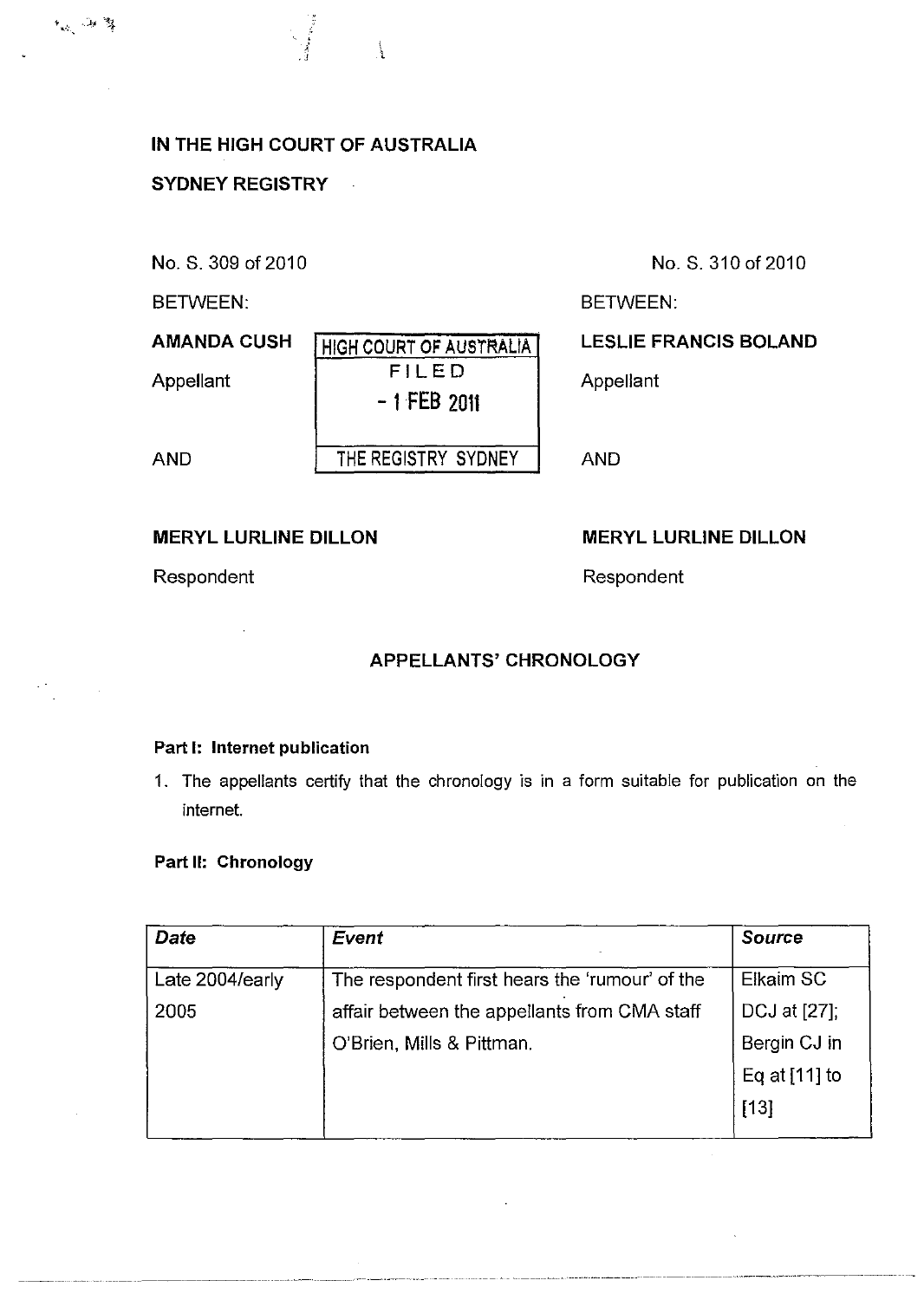|                   | Mills had lodged a 'grievance' against Ms       | Exhibit 2; T      |
|-------------------|-------------------------------------------------|-------------------|
|                   | Cush; the respondent aware of a number of       | 213.34 to         |
|                   | 'industrial complaints' made against Ms Cush    | 214.14            |
|                   | to the PSA.                                     |                   |
| January, February | The respondent did not convey to the            | T 172.40;         |
| & March, 2005     | Chairman of the CMA the information provided    | 173.15,           |
|                   | by the CMA staff regarding the rumour and did   | 214.37; 230/1     |
|                   | nothing with that information.                  |                   |
| 31 March, 2005    | Chairman emails all directors including the     | Exhibit 5:        |
|                   | respondent seeking urgent support for Ms        | Bergin CJ in      |
|                   | Cush as General Manager, because she 'may       | Eq at [19];       |
|                   | have to respond to an accusation prior to the   | T222.20/5, but    |
|                   | next meeting.' Respondent does not respond      | see Mr Croft's    |
|                   | with a show of support and was the only board   | evidence at T     |
|                   | member not to support the General Manager.      | 34.10             |
| Late March, 2005  | Respondent speaks with Mr Randall Hart, the     | Elkaim SC         |
|                   |                                                 |                   |
|                   | Regional Director - Barwon of DIPNR. Mr Hart    | DCJ at [29] to    |
|                   | prepares the contemporaneous memorandum         | $[31]$ ; Bergin   |
|                   | dated 1 April, 2005.                            | CJ in Eq at       |
|                   |                                                 | $[17]$ and $[18]$ |
|                   |                                                 | and Exhibit H     |
| Late March/early  | Respondent is aware that DIPNR had              | T 214.25/35       |
| April, 2005       | appointed an independent investigator to        |                   |
|                   | investigate the complaints against Ms Cush      |                   |
|                   | and that she had been written to by DIPNR and   |                   |
|                   | requested to respond.                           |                   |
| 6 April, 2005     | DIPNR writes to Ms Cush regarding the receipt   | Exhibit 11;       |
|                   | of an allegation 'that you may have engaged in  | Bergin CJ in      |
|                   | <i>misconduct</i> and giving particulars of the | Eq at [23]        |
|                   | allegation.                                     |                   |

---------------------------- -----------

 $\frac{1}{\alpha_{\rm s}} \rightarrow \frac{4}{\beta}$ 

l.